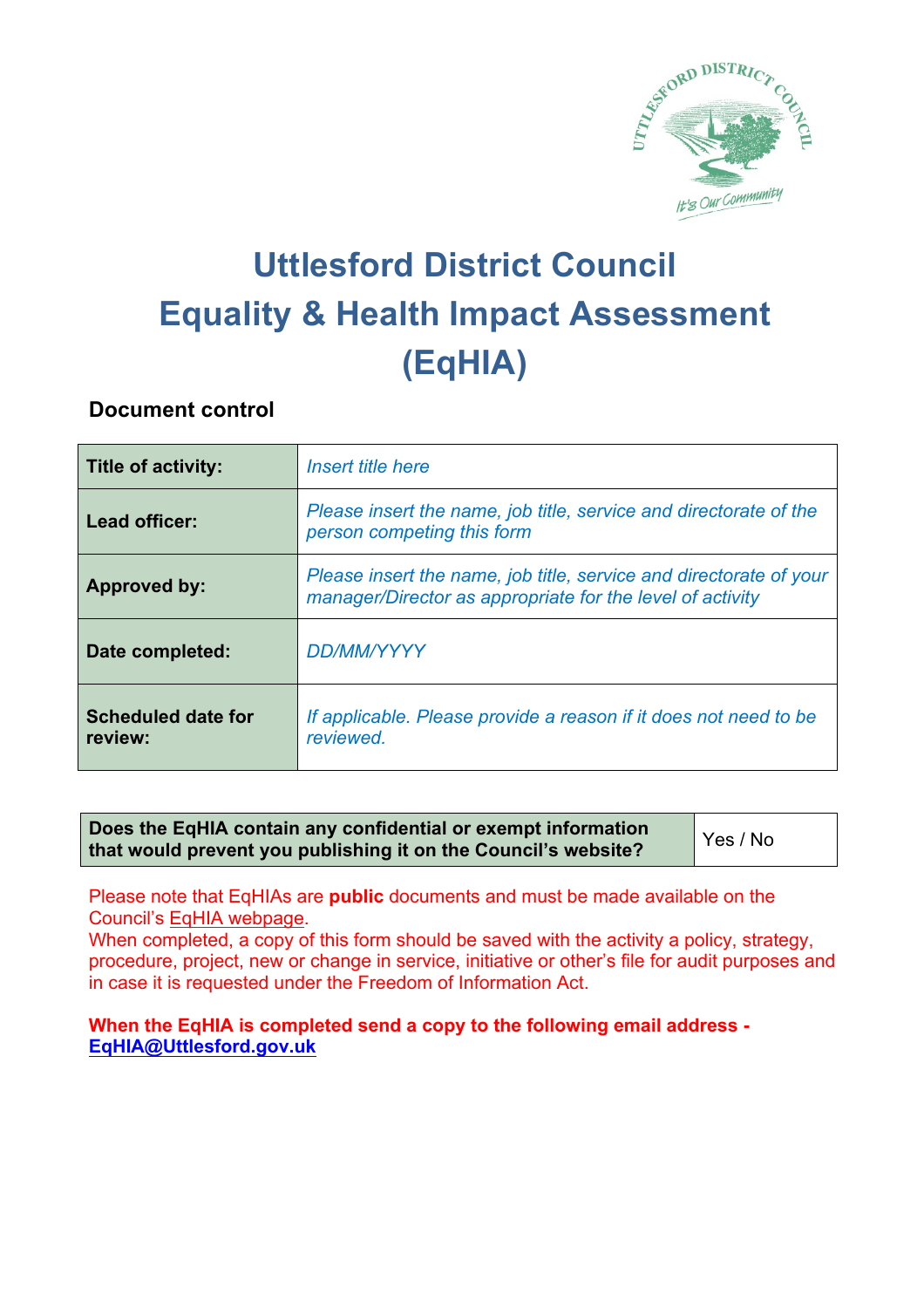# **1.Equality & Health Impact Assessment Checklist**

Please complete the following checklist to determine whether or not you will need to complete an EqHIA and ensure you keep this section for your audit trail. If you have any questions, please contact your Divisional Equality Lead. Please refer to the Guidance in Appendix 1 on how to complete this form. **When EqHIA is completed send a copy to the following email address EqHIA@Uttlesford.gov.uk**

| <b>Title of activity</b>                                                                                                                                        | Insert title here                                                                                                                                                                                                                            |                                                            |                                                                       |
|-----------------------------------------------------------------------------------------------------------------------------------------------------------------|----------------------------------------------------------------------------------------------------------------------------------------------------------------------------------------------------------------------------------------------|------------------------------------------------------------|-----------------------------------------------------------------------|
| <b>Type of activity</b>                                                                                                                                         | Is the activity a policy, strategy, procedure,<br>project, new or change in service, initiative or                                                                                                                                           |                                                            |                                                                       |
| <b>Scope of activity</b>                                                                                                                                        | - What is the scope and intended outcomes of the<br>activity being assessed?<br>- Make sure you highlight any proposed changes.<br>- Please make sure that your description is<br>understood by everyone, including members of               |                                                            |                                                                       |
| Are you changing,<br>introducing a new, or<br>removing a service, policy,<br>strategy or function?                                                              | Yes / No                                                                                                                                                                                                                                     |                                                            |                                                                       |
| Does this activity have the<br>potential to impact (either<br>positively or negatively) upon<br>people (9 protected<br>characteristics)?                        | Yes / No                                                                                                                                                                                                                                     | If the answer to<br>any of these<br>questions is<br>'YES', | If the answer to<br>all of the<br>questions (4a,<br>4b & 4c) is 'NO', |
| Does the activity have the<br>potential to impact (either<br>positively or negatively) upon<br>any factors which determine<br>people's health and<br>wellbeing? | Yes / No                                                                                                                                                                                                                                     | to question 5.                                             | please go to<br>question 6.                                           |
| If you answered YES:                                                                                                                                            | Please complete the EqHIA in Section 2 of this<br>document. Please see Appendix 1 for Guidance.                                                                                                                                              |                                                            |                                                                       |
| If you answered NO:                                                                                                                                             | Please provide a clear and robust explanation on<br>why your activity does not require an EqHIA. This<br>is essential in case the activity is challenged<br>under the Equality Act 2010.<br>Please keep this checklist for your audit trail. |                                                            |                                                                       |
|                                                                                                                                                                 |                                                                                                                                                                                                                                              | the public.                                                | other (please specify)?<br>please continue                            |

#### **About your activity**

| Completed by: | Please include your name, job title, service and<br>directorate |
|---------------|-----------------------------------------------------------------|
| Date:         | DD/MM/YYYY                                                      |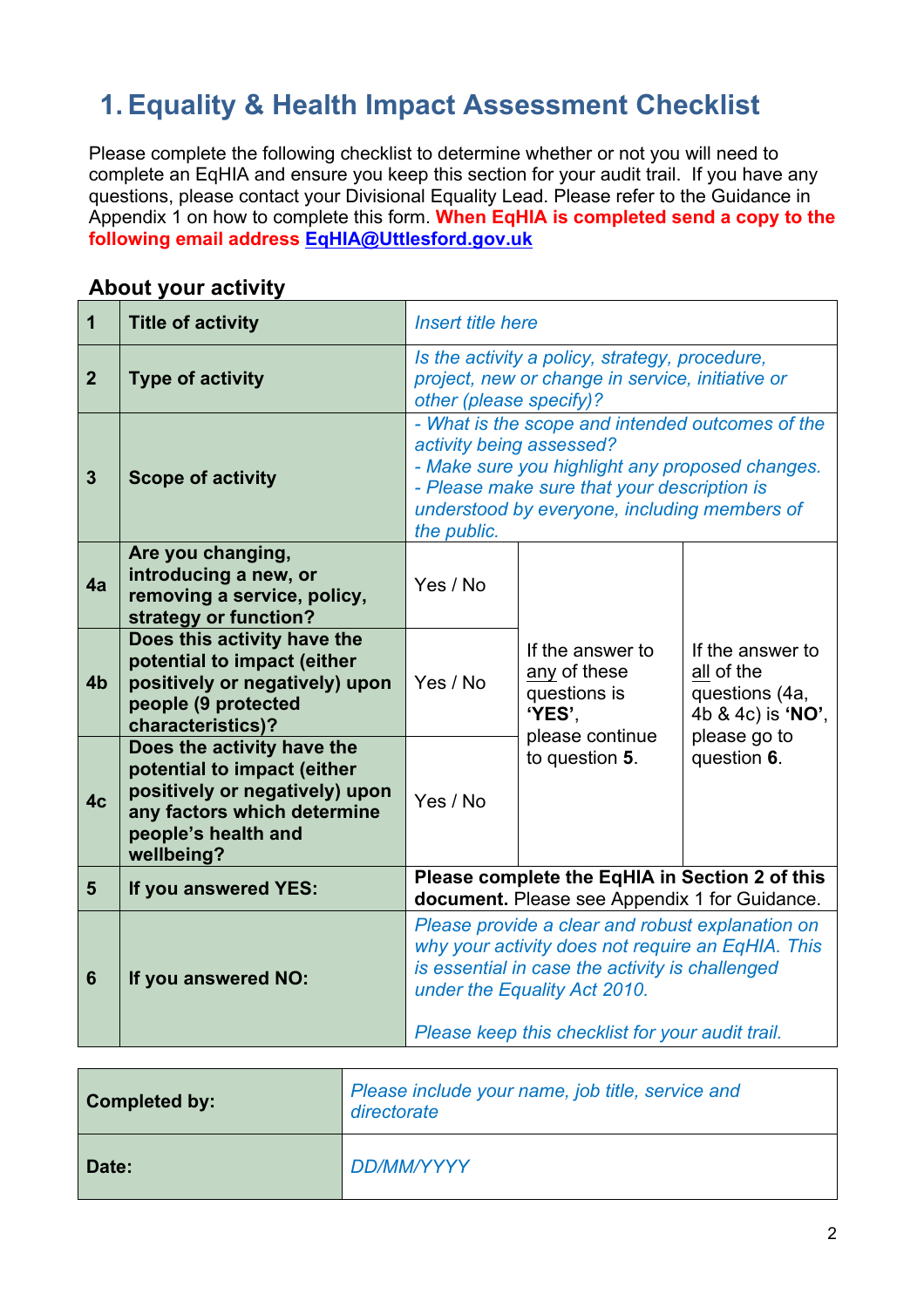### **2. The EqHIA – How will the strategy, policy, plan, procedure and/or service impact on people?**

| <b>Background/context:</b> |                         |  |  |  |
|----------------------------|-------------------------|--|--|--|
|                            |                         |  |  |  |
|                            |                         |  |  |  |
|                            | *Expand box as required |  |  |  |
|                            |                         |  |  |  |

| Who will be affected by the activity? |                         |  |  |  |
|---------------------------------------|-------------------------|--|--|--|
|                                       |                         |  |  |  |
|                                       |                         |  |  |  |
|                                       |                         |  |  |  |
|                                       |                         |  |  |  |
|                                       | *Expand box as required |  |  |  |

| Protected Characteristic - Age: Consider the full range of age groups |                         |  |
|-----------------------------------------------------------------------|-------------------------|--|
| Please tick $(\checkmark)$<br>the relevant box:                       | <b>Overall impact:</b>  |  |
| <b>Positive</b>                                                       |                         |  |
| <b>Neutral</b>                                                        |                         |  |
| <b>Negative</b>                                                       | *Expand box as required |  |
| Evidence:                                                             |                         |  |
|                                                                       |                         |  |
|                                                                       |                         |  |
|                                                                       | *Expand box as required |  |
| <b>Sources used:</b>                                                  |                         |  |
|                                                                       |                         |  |
|                                                                       |                         |  |
|                                                                       |                         |  |
|                                                                       | *Expand box as required |  |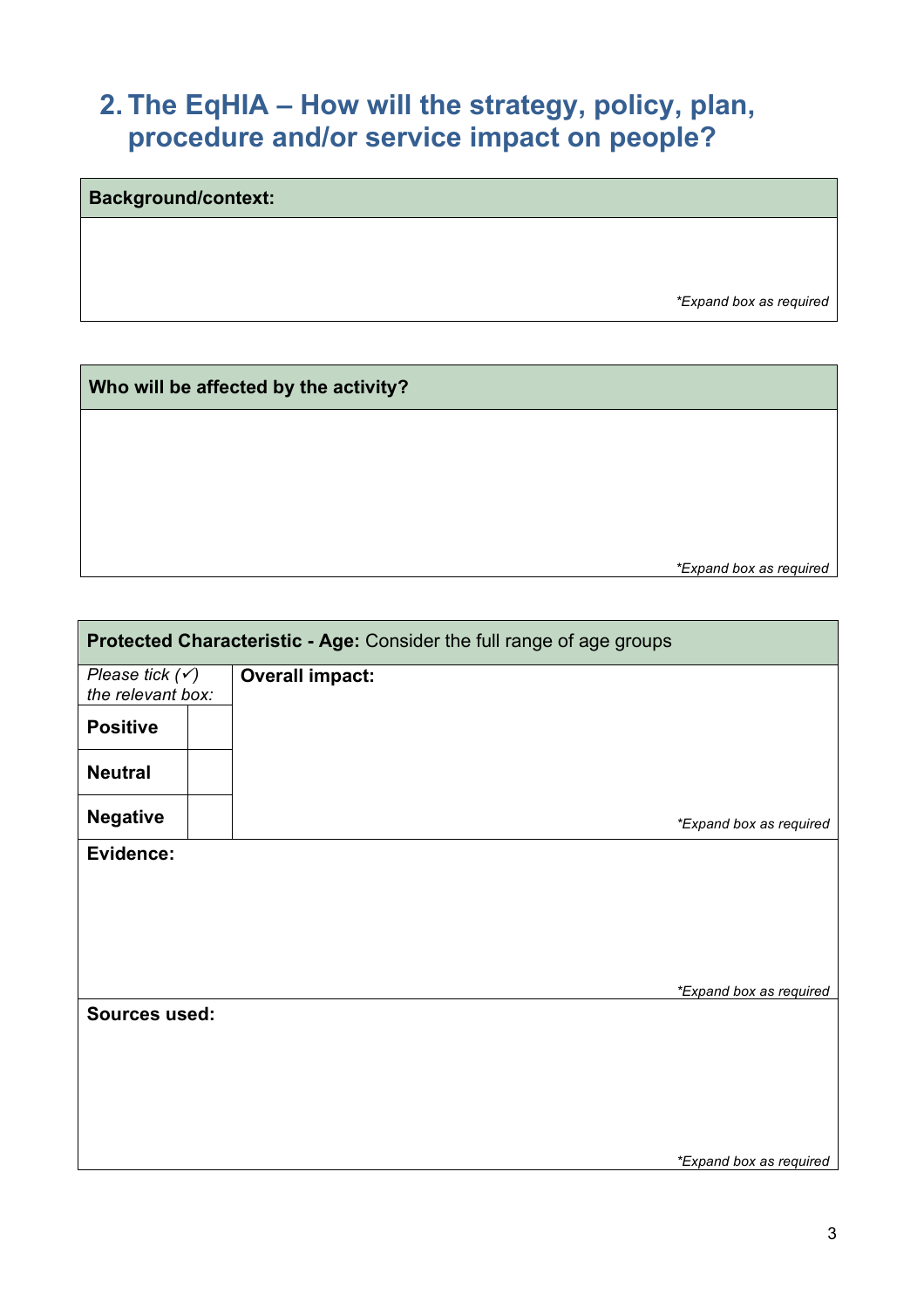| Protected Characteristic - Disability: Consider the full range of disabilities; including<br>physical mental, sensory and progressive conditions |                        |                         |  |
|--------------------------------------------------------------------------------------------------------------------------------------------------|------------------------|-------------------------|--|
| Please tick $(\checkmark)$<br>the relevant box:                                                                                                  | <b>Overall impact:</b> |                         |  |
| <b>Positive</b>                                                                                                                                  |                        |                         |  |
| <b>Neutral</b>                                                                                                                                   |                        |                         |  |
| <b>Negative</b>                                                                                                                                  |                        | *Expand box as required |  |
| Evidence:                                                                                                                                        |                        |                         |  |
|                                                                                                                                                  |                        |                         |  |
|                                                                                                                                                  |                        |                         |  |
|                                                                                                                                                  |                        | *Expand box as required |  |
| <b>Sources used:</b>                                                                                                                             |                        |                         |  |
|                                                                                                                                                  |                        |                         |  |
|                                                                                                                                                  |                        |                         |  |
|                                                                                                                                                  |                        |                         |  |
|                                                                                                                                                  |                        | *Expand box as required |  |

| Protected Characteristic - Sex/gender: Consider both men and women |  |                         |
|--------------------------------------------------------------------|--|-------------------------|
| Please tick $(\checkmark)$<br>the relevant box:                    |  | <b>Overall impact:</b>  |
| <b>Positive</b>                                                    |  |                         |
| <b>Neutral</b>                                                     |  |                         |
| <b>Negative</b>                                                    |  | *Expand box as required |
| Evidence:                                                          |  |                         |
|                                                                    |  |                         |
|                                                                    |  |                         |
|                                                                    |  |                         |
|                                                                    |  |                         |
|                                                                    |  | *Expand box as required |
| <b>Sources used:</b>                                               |  |                         |
|                                                                    |  |                         |
|                                                                    |  |                         |
|                                                                    |  |                         |
|                                                                    |  |                         |
|                                                                    |  | *Expand box as required |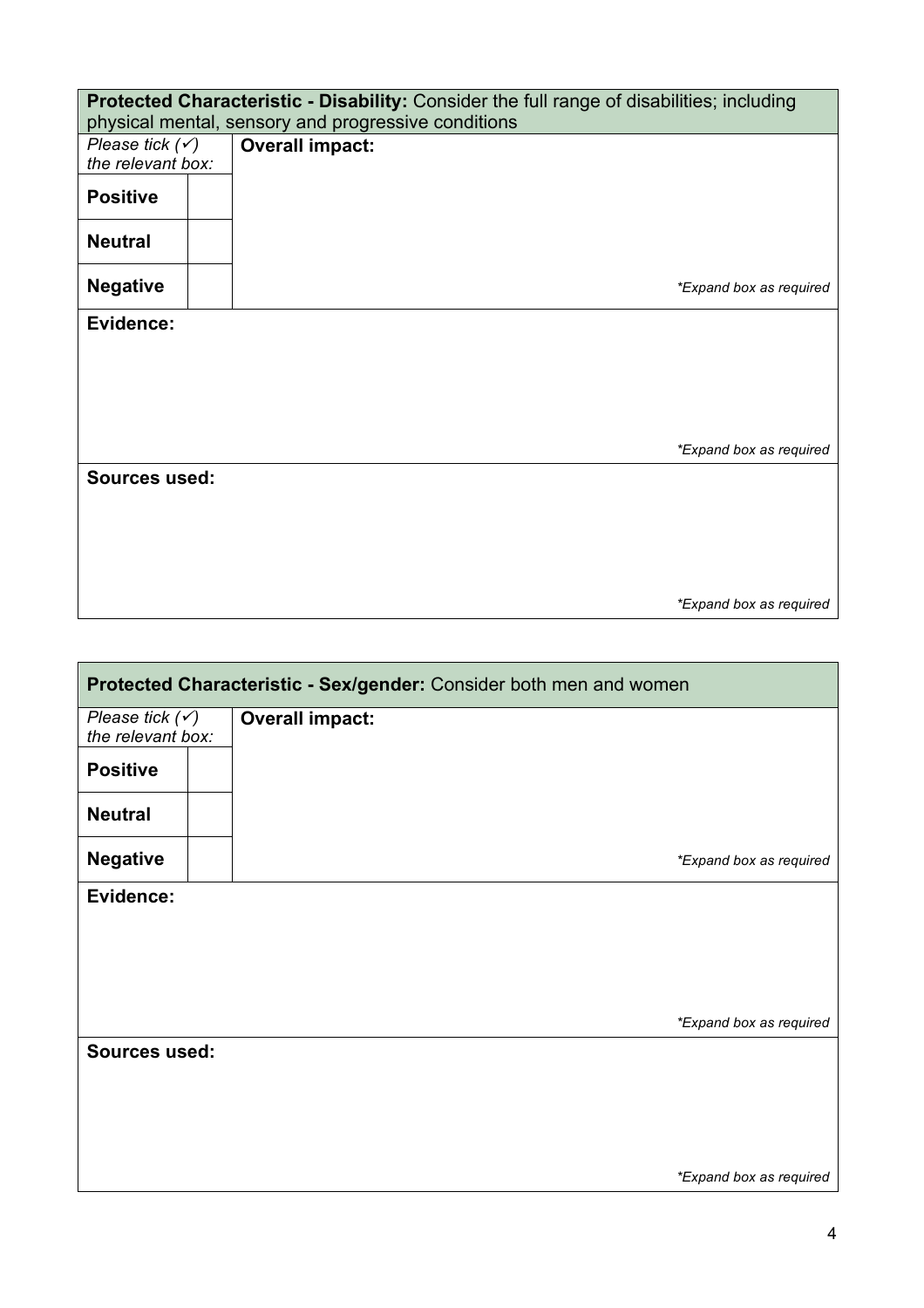| Protected Characteristic - Ethnicity/race: Consider the impact on different ethnic |  |                                                                                                                                              |  |
|------------------------------------------------------------------------------------|--|----------------------------------------------------------------------------------------------------------------------------------------------|--|
| groups and nationalities                                                           |  |                                                                                                                                              |  |
| Please tick $(\checkmark)$<br>the relevant box:                                    |  | <b>Overall impact:</b>                                                                                                                       |  |
|                                                                                    |  |                                                                                                                                              |  |
| <b>Positive</b>                                                                    |  |                                                                                                                                              |  |
| <b>Neutral</b>                                                                     |  |                                                                                                                                              |  |
| <b>Negative</b>                                                                    |  | *Expand box as required                                                                                                                      |  |
| Evidence:                                                                          |  |                                                                                                                                              |  |
|                                                                                    |  |                                                                                                                                              |  |
|                                                                                    |  |                                                                                                                                              |  |
|                                                                                    |  |                                                                                                                                              |  |
|                                                                                    |  |                                                                                                                                              |  |
|                                                                                    |  | *Expand box as required                                                                                                                      |  |
| <b>Sources used:</b>                                                               |  |                                                                                                                                              |  |
|                                                                                    |  |                                                                                                                                              |  |
|                                                                                    |  |                                                                                                                                              |  |
|                                                                                    |  |                                                                                                                                              |  |
|                                                                                    |  |                                                                                                                                              |  |
|                                                                                    |  | *Expand box as required                                                                                                                      |  |
|                                                                                    |  |                                                                                                                                              |  |
|                                                                                    |  | Protected Characteristic - Religion/faith: Consider people from different religions or<br>beliefs including those with no religion or belief |  |
| Please tick $(v)$                                                                  |  | <b>Overall impact:</b>                                                                                                                       |  |
| the relevant box:                                                                  |  |                                                                                                                                              |  |
| <b>Positive</b>                                                                    |  |                                                                                                                                              |  |
| <b>Neutral</b>                                                                     |  |                                                                                                                                              |  |
| <b>Negative</b>                                                                    |  | *Expand box as required                                                                                                                      |  |
| <b>Evidence:</b>                                                                   |  |                                                                                                                                              |  |
|                                                                                    |  |                                                                                                                                              |  |
|                                                                                    |  |                                                                                                                                              |  |
|                                                                                    |  |                                                                                                                                              |  |
|                                                                                    |  |                                                                                                                                              |  |

**Sources used:** 

*\*Expand box as required*

*\*Expand box as required*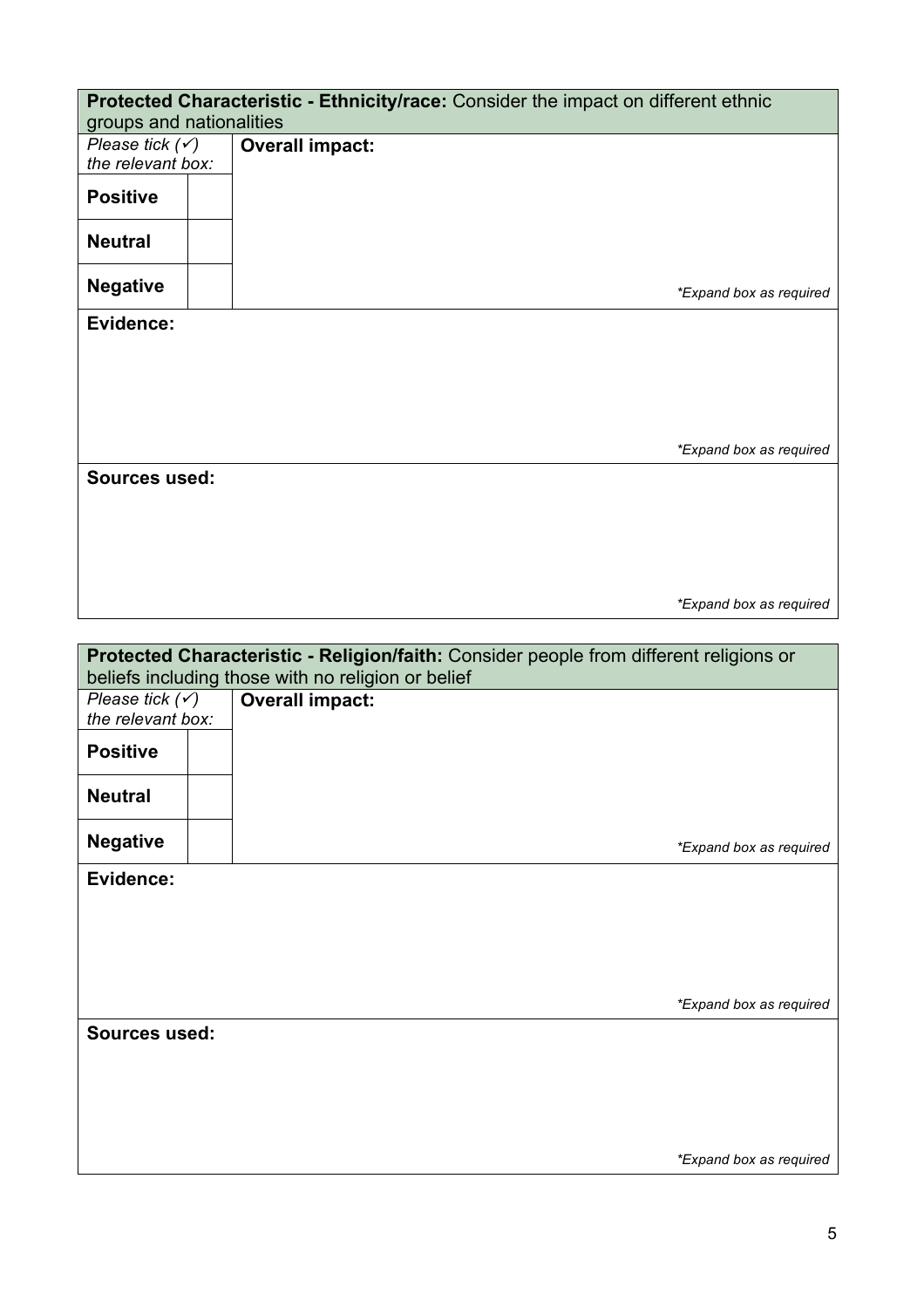| lesbian, gay or bisexual                        | Protected Characteristic - Sexual orientation: Consider people who are heterosexual,                                                                                 |
|-------------------------------------------------|----------------------------------------------------------------------------------------------------------------------------------------------------------------------|
| Please tick $(\checkmark)$<br>the relevant box: | <b>Overall impact:</b>                                                                                                                                               |
| <b>Positive</b>                                 |                                                                                                                                                                      |
| <b>Neutral</b>                                  |                                                                                                                                                                      |
| <b>Negative</b>                                 | *Expand box as required                                                                                                                                              |
| Evidence:                                       |                                                                                                                                                                      |
|                                                 |                                                                                                                                                                      |
|                                                 | *Expand box as required                                                                                                                                              |
| Sources used:                                   |                                                                                                                                                                      |
|                                                 |                                                                                                                                                                      |
|                                                 |                                                                                                                                                                      |
|                                                 | *Expand box as required                                                                                                                                              |
|                                                 |                                                                                                                                                                      |
|                                                 |                                                                                                                                                                      |
|                                                 | Protected Characteristic - Gender reassignment: Consider people who are seeking,<br>undergoing or have received gender reassignment surgery, as well as people whose |
|                                                 | gender identity is different from their gender at birth                                                                                                              |
| Please tick $(\checkmark)$<br>the relevant box: | <b>Overall impact:</b>                                                                                                                                               |
| <b>Positive</b>                                 |                                                                                                                                                                      |
| <b>Neutral</b>                                  |                                                                                                                                                                      |
| <b>Negative</b>                                 | *Expand box as required                                                                                                                                              |
| Evidence:                                       |                                                                                                                                                                      |
|                                                 |                                                                                                                                                                      |
|                                                 |                                                                                                                                                                      |
|                                                 | *Expand box as required                                                                                                                                              |
| <b>Sources used:</b>                            |                                                                                                                                                                      |
|                                                 |                                                                                                                                                                      |
|                                                 |                                                                                                                                                                      |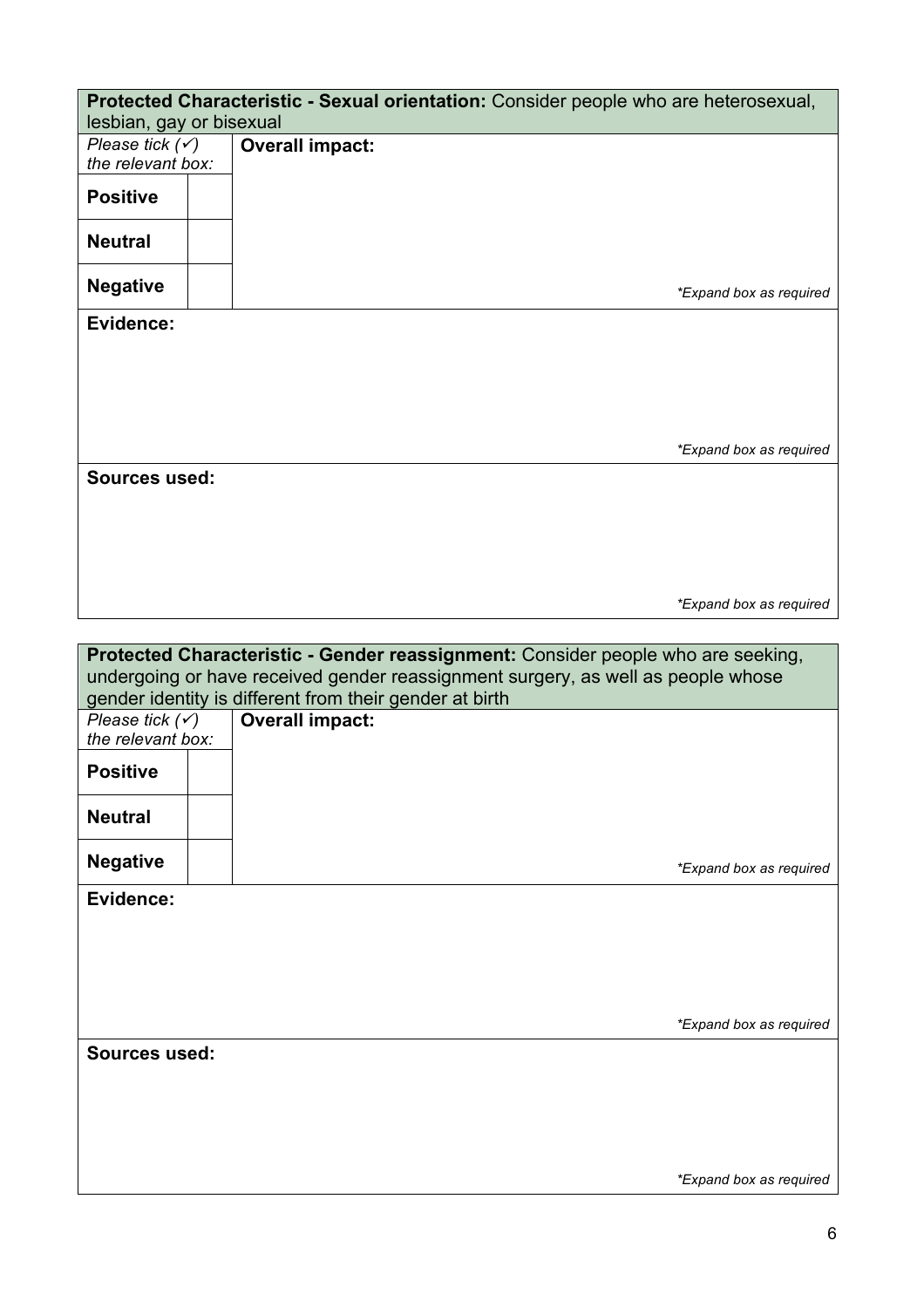| civil partnership          | Protected Characteristic - Marriage/civil partnership: Consider people in a marriage or |
|----------------------------|-----------------------------------------------------------------------------------------|
| Please tick $(\checkmark)$ | <b>Overall impact:</b>                                                                  |
| the relevant box:          |                                                                                         |
|                            |                                                                                         |
| <b>Positive</b>            |                                                                                         |
| <b>Neutral</b>             |                                                                                         |
| <b>Negative</b>            | *Expand box as required                                                                 |
| Evidence:                  |                                                                                         |
|                            |                                                                                         |
|                            |                                                                                         |
|                            |                                                                                         |
|                            |                                                                                         |
|                            |                                                                                         |
|                            |                                                                                         |
|                            | *Expand box as required                                                                 |
| <b>Sources used:</b>       |                                                                                         |
|                            |                                                                                         |
|                            |                                                                                         |
|                            |                                                                                         |
|                            |                                                                                         |
|                            |                                                                                         |
|                            |                                                                                         |
|                            | *Expand box as required                                                                 |
|                            |                                                                                         |
|                            | Protected Characteristic - Pregnancy, maternity and paternity: Consider those who       |
|                            | are pregnant and those who are undertaking maternity or paternity leave                 |
| Please tick $(\checkmark)$ | <b>Overall impact:</b>                                                                  |
| the relevant box:          |                                                                                         |
|                            |                                                                                         |
| <b>Positive</b>            |                                                                                         |
|                            |                                                                                         |
| <b>Neutral</b>             |                                                                                         |
|                            |                                                                                         |
| <b>Negative</b>            | *Expand box as required                                                                 |
| Evidence:                  |                                                                                         |
|                            |                                                                                         |
|                            |                                                                                         |
|                            |                                                                                         |
|                            |                                                                                         |
|                            |                                                                                         |
|                            |                                                                                         |
|                            | *Expand box as required                                                                 |
| <b>Sources used:</b>       |                                                                                         |
|                            |                                                                                         |
|                            |                                                                                         |
|                            |                                                                                         |
|                            |                                                                                         |
|                            |                                                                                         |
|                            |                                                                                         |

*\*Expand box as required*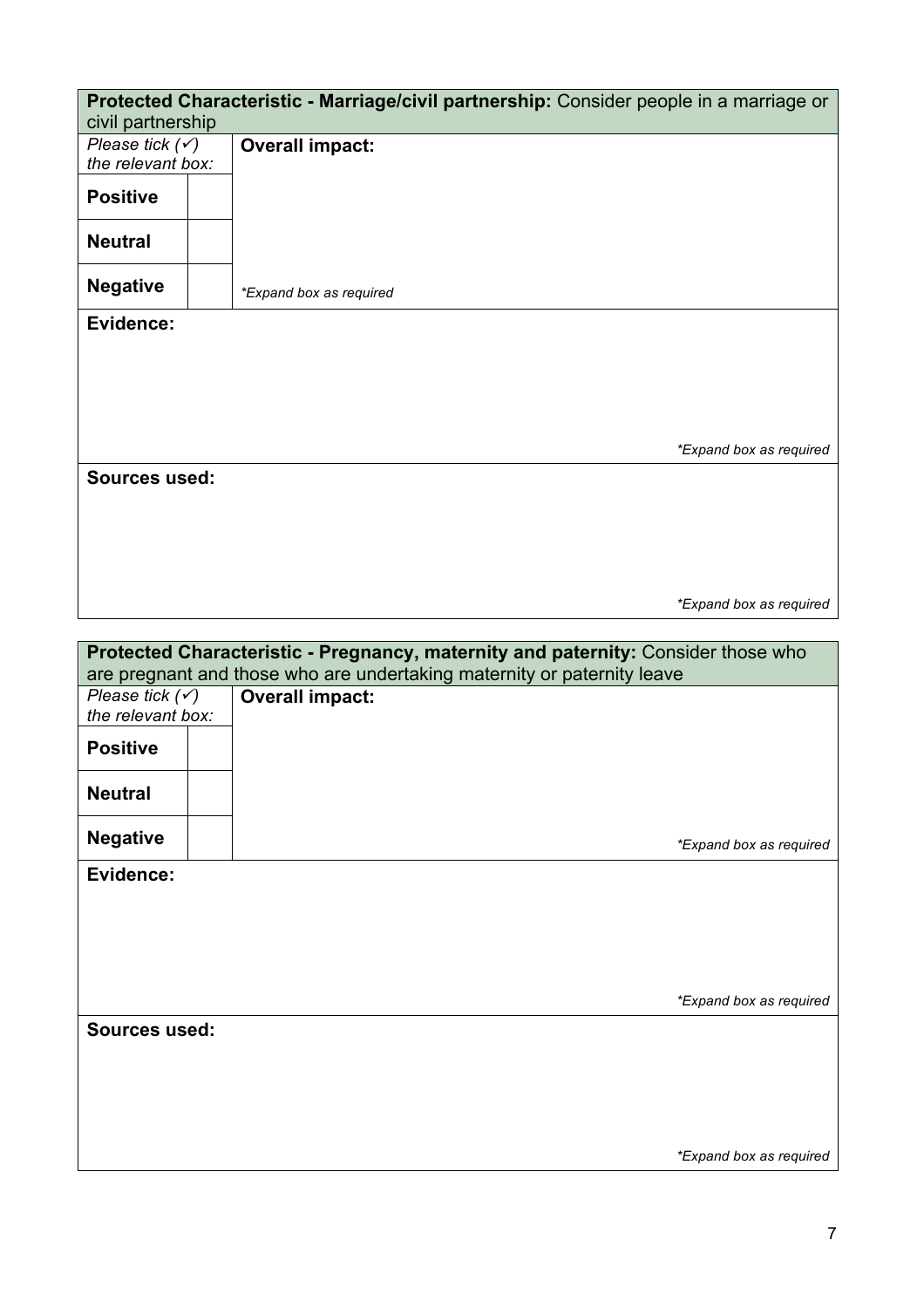| Socio-economic status: Consider those who are from low income or financially excluded<br>backgrounds |                        |                         |  |
|------------------------------------------------------------------------------------------------------|------------------------|-------------------------|--|
| Please tick $(\checkmark)$<br>the relevant box:                                                      | <b>Overall impact:</b> |                         |  |
| <b>Positive</b>                                                                                      |                        |                         |  |
| <b>Neutral</b>                                                                                       |                        |                         |  |
| <b>Negative</b>                                                                                      |                        | *Expand box as required |  |
| Evidence:                                                                                            |                        |                         |  |
|                                                                                                      |                        |                         |  |
|                                                                                                      |                        | *Expand box as required |  |
| <b>Sources used:</b>                                                                                 |                        | *Expand box as required |  |
|                                                                                                      |                        |                         |  |
|                                                                                                      |                        |                         |  |

**Health & Wellbeing Impact:** Consider both short and long-term impacts of the activity on a person's physical and mental health, particularly for disadvantaged, vulnerable or at-risk groups. Can health and wellbeing be positively promoted through this activity? Please use the Health and Wellbeing Impact Tool in Appendix 2 to help you answer this question.

| Please tick $(\checkmark)$ all |  | <b>Overall impact:</b>                                                                                                                    |                         |           |  |
|--------------------------------|--|-------------------------------------------------------------------------------------------------------------------------------------------|-------------------------|-----------|--|
| the relevant                   |  |                                                                                                                                           |                         |           |  |
| boxes that apply:              |  |                                                                                                                                           |                         |           |  |
| <b>Positive</b>                |  |                                                                                                                                           | *Expand box as required |           |  |
| <b>Neutral</b>                 |  | Do you consider that a more in-depth HIA is required as a result of<br>this brief assessment? Please tick $(\checkmark)$ the relevant box |                         |           |  |
| <b>Negative</b>                |  | <b>Yes</b>                                                                                                                                |                         | <b>No</b> |  |
| Evidence:                      |  |                                                                                                                                           |                         |           |  |
|                                |  |                                                                                                                                           |                         |           |  |
|                                |  |                                                                                                                                           |                         |           |  |
|                                |  |                                                                                                                                           | *Expand box as required |           |  |
| <b>Sources used:</b>           |  |                                                                                                                                           |                         |           |  |
|                                |  |                                                                                                                                           |                         |           |  |
|                                |  |                                                                                                                                           | *Expand box as required |           |  |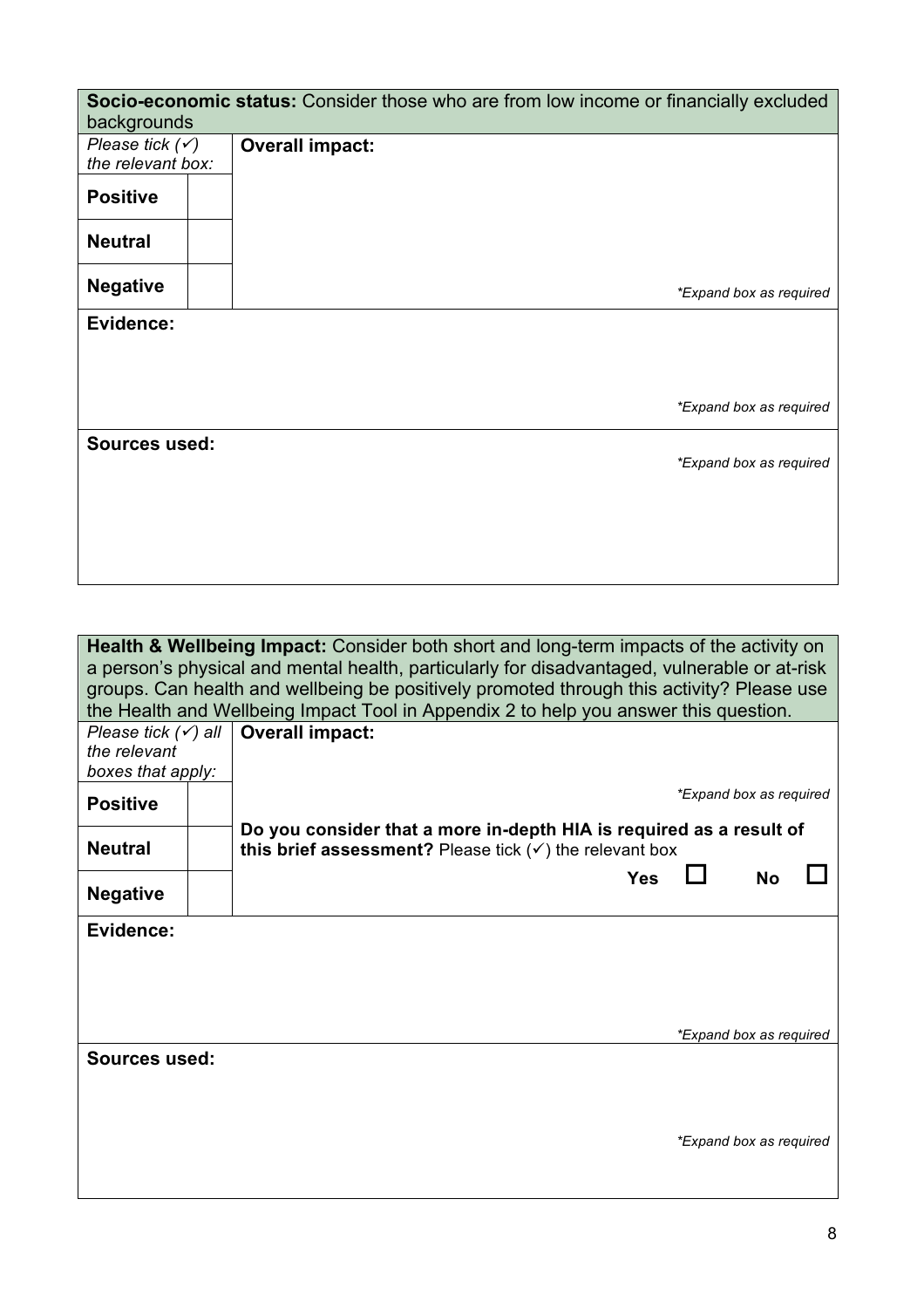# **3. Outcome of the Assessment**

The EqHIA assessment is intended to be used as an improvement tool to make sure the activity maximises the positive impacts and eliminates or minimises the negative impacts. The possible outcomes of the assessment are listed below and what the next steps to take are:

Please tick  $(\checkmark)$  what the overall outcome of your assessment was:

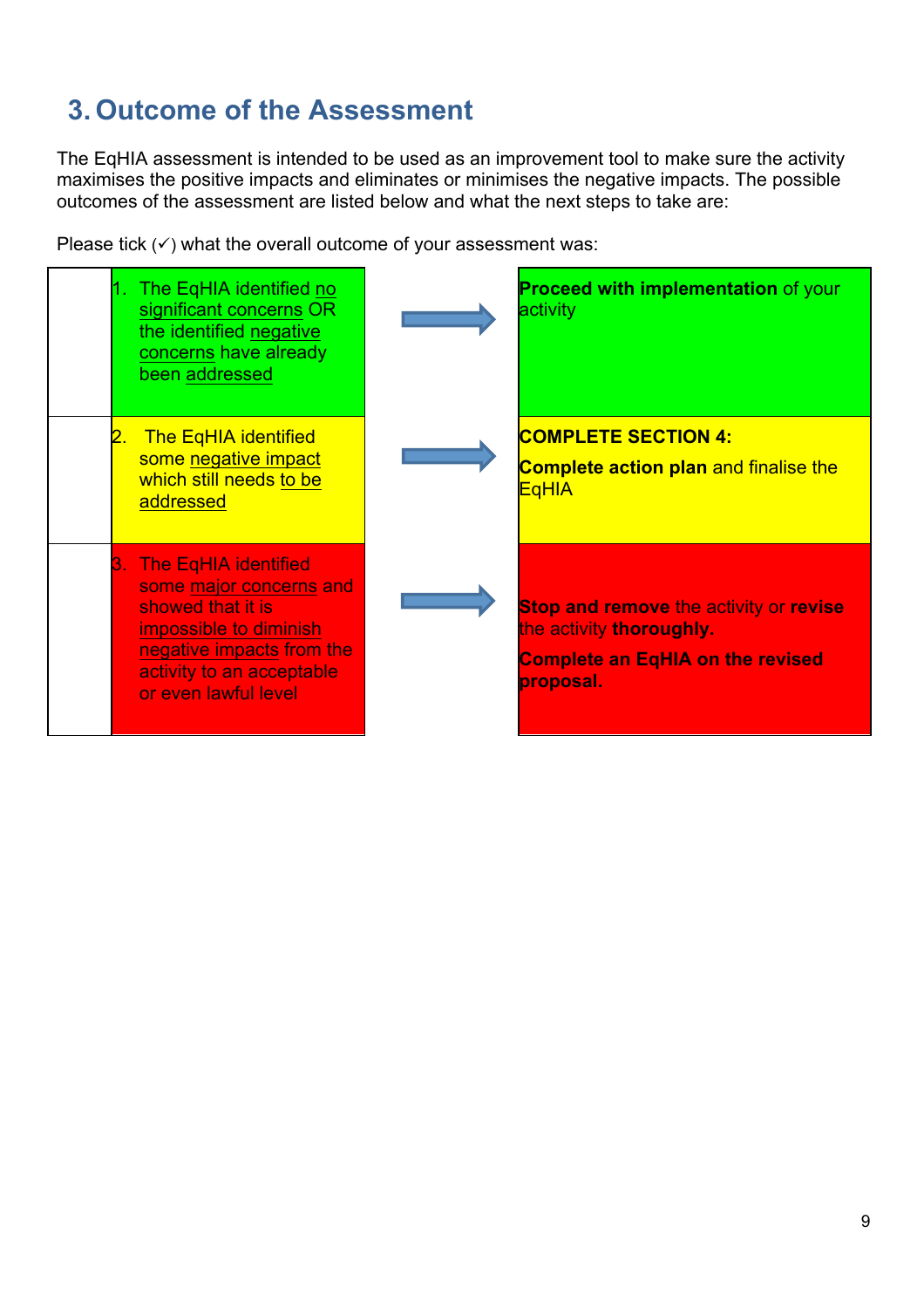### **4. Action Plan**

The real value of completing an EqHIA comes from the identifying the actions that can be taken to eliminate/minimise negative impacts and enhance/optimise positive impacts. In this section you should list the specific actions that set out how you will address any negative equality and health & wellbeing impacts you have identified in this assessment. Please ensure that your action plan is: more than just a list of proposals and good intentions; sets ambitious yet achievable outcomes and timescales; and is clear about resource implications.

| <b>Protected</b><br>characteristic /<br>health &<br>wellbeing<br>impact | <b>Identified</b><br><b>Negative or</b><br><b>Positive impact</b> | <b>Recommended</b><br>actions to<br>mitigate<br><b>Negative</b><br>impact* or<br>further promote<br><b>Positive impact</b> | <b>Outcomes and</b><br>monitoring** | <b>Timescale</b> | <b>Lead officer</b> |
|-------------------------------------------------------------------------|-------------------------------------------------------------------|----------------------------------------------------------------------------------------------------------------------------|-------------------------------------|------------------|---------------------|
|                                                                         |                                                                   |                                                                                                                            |                                     |                  |                     |
|                                                                         |                                                                   |                                                                                                                            |                                     |                  |                     |
|                                                                         |                                                                   |                                                                                                                            |                                     |                  |                     |

#### **Add further rows as necessary**

**\*** You should include details of any future consultations and any actions to be undertaken to mitigate negative impacts

\*\* Monitoring: You should state how the impact (positive or negative) will be monitored; what outcome measures will be used; the known (or likely) data source for outcome measurements; how regularly it will be monitored; and who will be monitoring it (if this is different from the lead officer).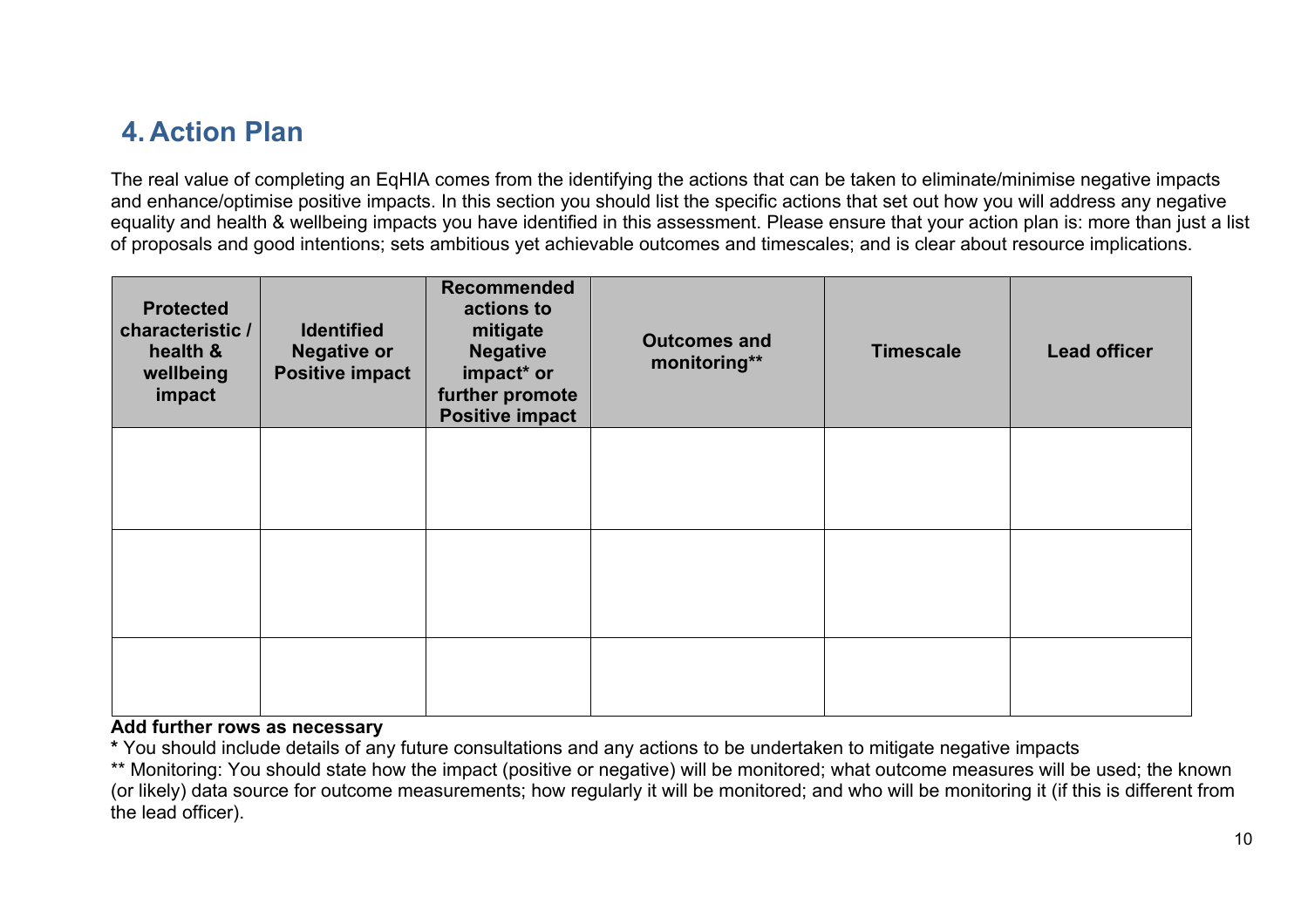### **5. Review**

In this section you should identify how frequently the EqHIA will be reviewed; the date for next review; and who will be reviewing it.

**Review:**

**Scheduled date of review:**

**Lead Officer conducting the review:**

*\*Expand box as required*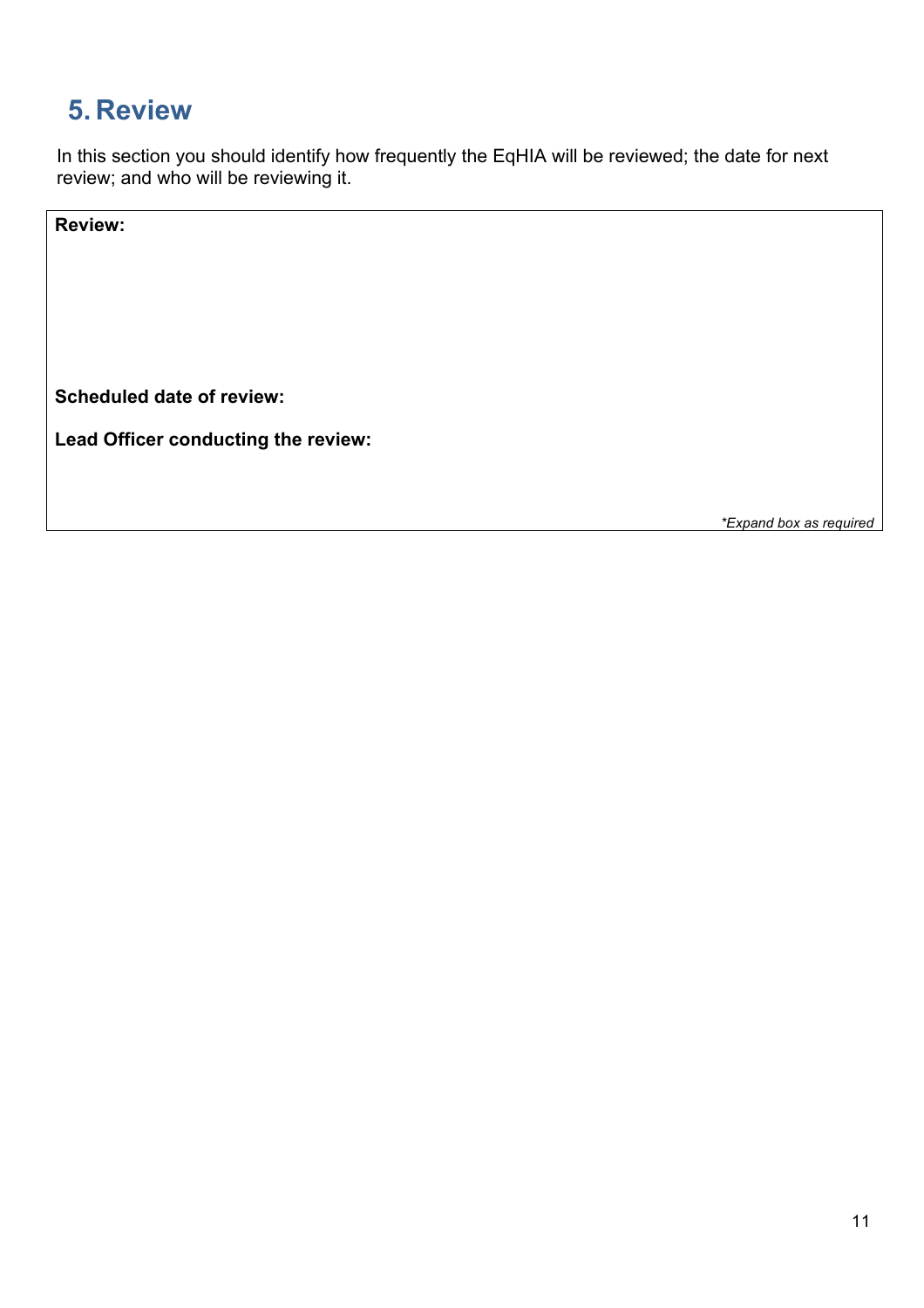# **Appendix 1. Guidance on Undertaking an EqHIA**

**This Guidance can be deleted prior to publication.**

#### **What is it?**

The Equality & Health Impact Assessment (EqHIA) is a tool to ensure that your activity meets the needs of individuals and groups that use your service, whilst at the same time ensuring a person's chance of leading a healthy life is the same wherever they live and whoever they are. We want to ensure that the activities of the Council are 'fit for purpose' and meet the needs of Uttlesford's increasingly diverse communities and employees. This robust and systematic EqHIA process ensures that any potential detrimental effects or discrimination is identified, removed, or mitigated and positive impacts are enhanced.

#### **When to Assess:**

An EqHIA should be carried out when you are changing, removing or introducing a new service, policy, strategy or function; for simplicity, these are referred to as an "activity" throughout this document. It is best to conduct the assessment as early as possible in the decision-making process.

#### **Guidance: Equality & Health Impact Assessment Checklist**

The Checklist in Section 1 asks the key questions,

*4a) Are you changing, introducing a new, or removing a service, policy, strategy or function?*

*4b) Does this activity (policy/strategy/service/decision) have the potential to impact (either positively or negatively) upon people (9 protected characteristics)? 4c) Does this activity (policy/strategy/service/decision) have the potential to impact (either positively or negatively) upon any factors which determine people's health and wellbeing?*

If the answer to ANY of the questions 4a, 4b or 4c of the Checklist is 'YES' then you must carry out an assessment. e.g. Proposed changes to Contact Centre Opening Hours

'YES' = you need to carry out an EqHIA

• If the answer to ALL of the questions, 4a or 4b of the Checklist is NO, then you do not need to carry out an EqHIA assessment. e.g. Quarterly Performance Report 'NO' = you DO NOT need to carry out an EqHIA. Please provide a clear explanation as to why you consider an EqHIA is not required for your activity.

#### **Using the Checklist**

The assessment should take into account all the potential impacts of the proposed activity, be it a major financial decision, or a seemingly simple policy change. Considering and completing this EqHIA will ensure that all Council plans, strategies, policies, procedures, services or other activity comply with relevant statutory obligations and responsibilities. In particular it helps the Council to meet its legal obligation under the Equality Act 2010 and the Public Sector Equality Duty and its public health duties under the Health and Social Care Act 2012.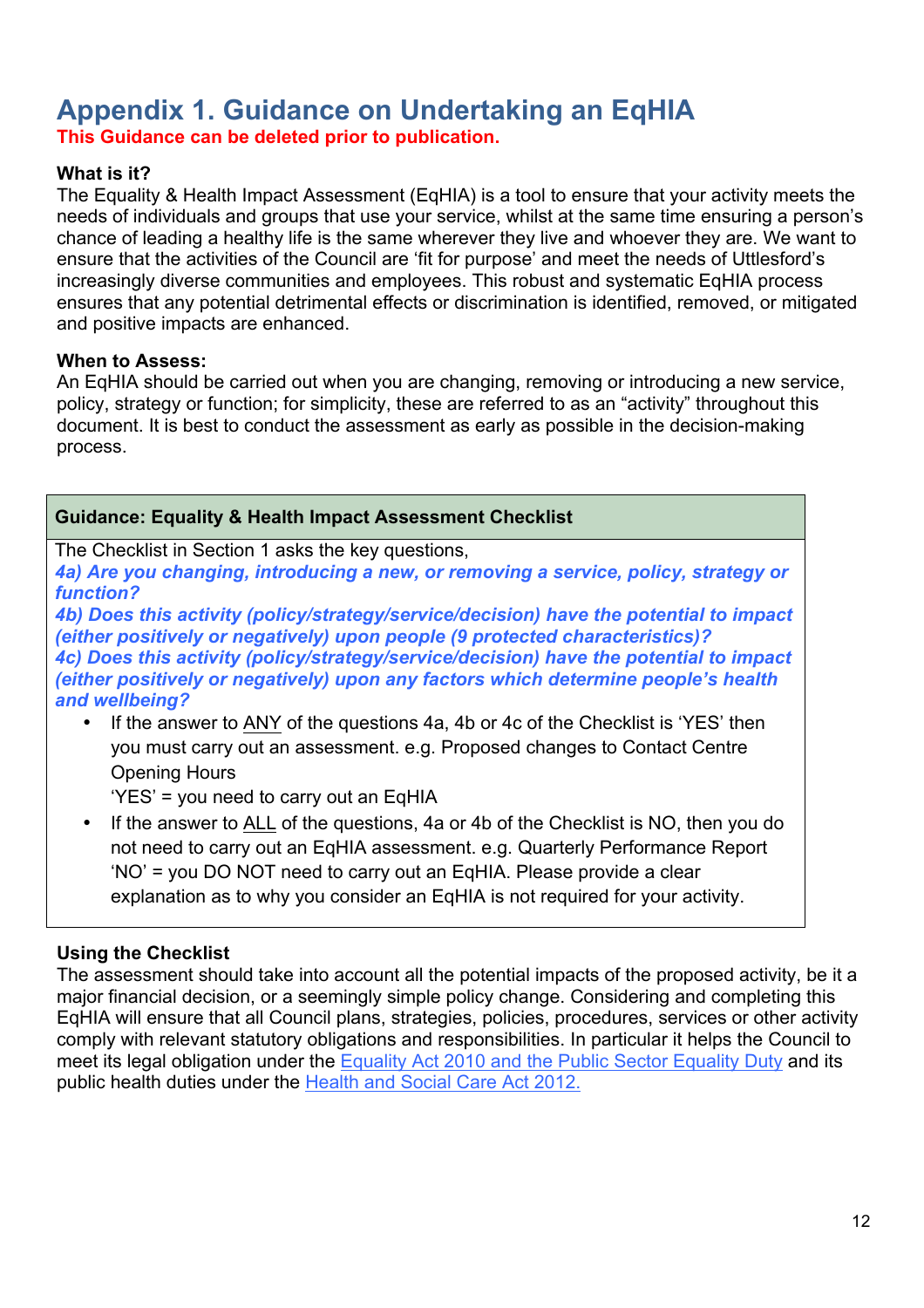#### **Having Due Regard**

To have due regard means that in making decisions and in its other day-to-day activities, the Council must consciously consider the need to:

- Eliminate unlawful discrimination, harassment and victimisation
- Advance equality of opportunity between different groups
- Foster good relations between different groups
- Reduce inequalities in health outcomes

#### **Combining Equality and Health Impact Assessment:**

Equality Impact Assessments (EIAs) provide a systematic way of ensuring that legal obligations are met. They assess whether a proposed policy, procedure, service change or plan will affect people different on the basis of their 'protected characteristics' and if it will affect their human rights. Currently there are **nine protected characteristics** (previously known as 'equality groups' or 'equality strands'): age, disability, sex/gender, ethnicity/race, religion/faith, sexual orientation, gender reassignment, marriage/civil partnership, and pregnancy/ maternity/paternity.

An activity does not need to impact on all 9 protected characteristics – impacting on just one is sufficient justification to complete an EqHIA.

This Equality and Health Impact Assessment (EqHIA) brings together a single tool which will result in a set of recommendations to eliminate discrimination and inequality; enhance potential positive impacts and mitigate where possible for negative impacts.

In conducting this EqHIA you will need to assess the impact (positive, neutral or negative) of your activity on individuals and groups with **protected characteristics** (this includes staff delivering your activity), **socio-economic status** and **health & wellbeing**. Guidance on what to include in each section is given on the next pages.

#### **Guidance: What to include in background/context**

In this section you will need to add the background/context of your activity, i.e. what is the activity intending to do, and why?

Make sure you include the scope and intended outcomes of the activity being assessed; and highlight any proposed changes. Please include a brief rationale for your activity and any supporting evidence for the proposal. Some questions to consider:

- What is the aim, objectives and intended outcomes?
- How does this activity meet the needs of the local population?
- Has this activity been implemented in another area? What were the outcomes?
- Is this activity being implemented as per best practice guidelines?
- Who were the key stakeholders in this activity? \*Note that the boxes will expand as required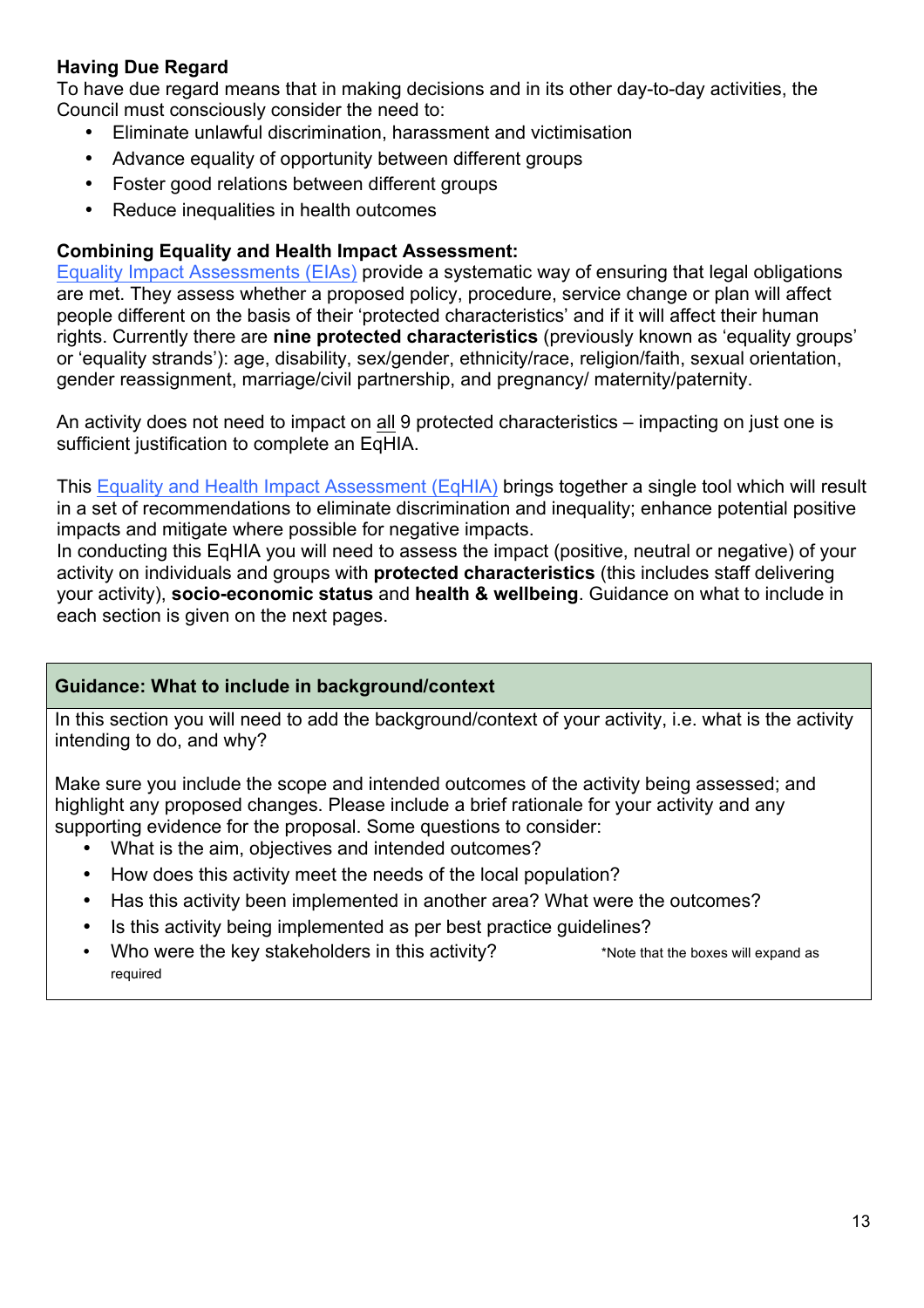#### **Guidance: Who will be affected by the activity?**

**The people who will be affected may be** 

**Residents: pay particular attention to vulnerable groups in the population who may be affected by this activity**

**Businesses/ manufacturing / developers / small, medium or large enterprises**

**Employees: e.g. Council staff for an internal activity, other statutory or voluntary sector employees, local businesses and services**

**\*Note that the boxes will expand as required**

#### **Guidance: What to include in assessing a Protected Characteristic e.g. AGE**

| Please tick $(\checkmark)$<br>the relevant box: | <b>Overall impact:</b> In this section you will need to consider and note what<br>impact your activity will have on individuals and groups (including staff) with                                                                                         |  |
|-------------------------------------------------|-----------------------------------------------------------------------------------------------------------------------------------------------------------------------------------------------------------------------------------------------------------|--|
| <b>Positive</b>                                 | protected characteristics based on the data and information you have. You<br>should note whether this is a positive, neutral or negative impact.                                                                                                          |  |
| <b>Neutral</b>                                  | It is essential that you note all negative impacts. This will demonstrate                                                                                                                                                                                 |  |
| <b>Negative</b>                                 | that you have paid 'due regard' to the Public Sector Equality Duty<br>(https://www.gov.uk/government/publications/public-sector-equality-<br>duty) if your activity is challenged under the Equality Act.<br>*Note that the boxes will expand as required |  |

**Evidence:** In this section you will need to document the evidence that you have used to assess the impact of your activity.

When assessing the impact, please consider and note how your activity contributes to the three aims of the Public Sector Equality Duty (PSED) as stated in the section above.

It is essential that you note the full impact of your activity, so you can demonstrate that you have fully considered the equality implications and have paid 'due regard' to the PSED should the Council be challenged.

- If you have identified a **positive impact**, please note this.
- If you think there is a **neutral impact** or the impact is not known, please provide a full reason why this is the case.
- If you have identified a **negative impact**, please note what steps you will take to mitigate this impact. If you are unable to take any mitigating steps, please provide a full reason why. All negative impacts that have mitigating actions must be recorded in the **Action Plan.**
- **Please ensure that appropriate consultation with affected parties has been undertaken and evidenced**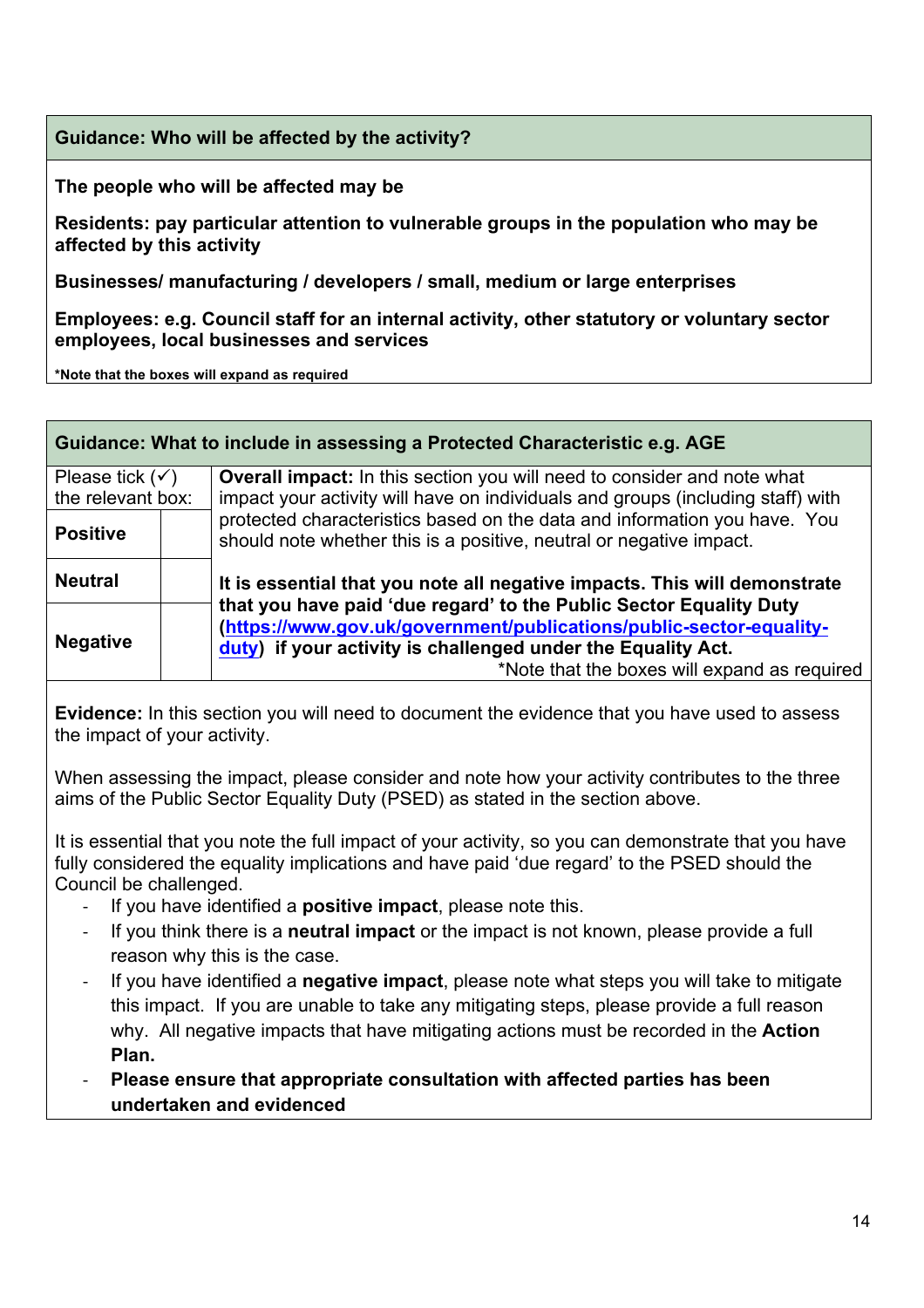**Sources used:** In this section you should list all sources of the evidence you used to assess the impact of your activity. This can include:

- Service specific data, benchmarking with other organisations, national best practice
- Population, demographic and socio-economic data. Suggested sources include:
	- o Service user monitoring data that your service collects
	- o www.essexinsight.org.uk
	- o Office for National Statistics (ONS)

If you do not have any relevant data, please provide the reason why.

\*Note that the boxes will expand as required

#### **Guidance: What to include in assessing Health & Wellbeing Impact:** Please tick  $(v)$  all the relevant boxes that apply: **Overall impact:** In this section you will need to consider and note whether the proposal could have an overall impact on, or implications for, people's health and wellbeing or any factors which determine people's health. How will the activity help address inequalities in health? Include here a brief outline of what could be done to enhance the positive impacts and, where possible, mitigate for the negative impacts. \*Note that the boxes will expand as required **Do you consider that a more in-depth HIA is required as a result of this brief assessment?** Please tick  $(v)$  the relevant box **a**  $\blacksquare$  No  $\blacksquare$  No  $\blacksquare$ **Positive Neutral Negative Evidence:** In this section you will need to outline in more detail how you came to your conclusions above: • What is the nature of the impact? • Is the impact **positive** or **negative?** It is possible for an activity to have **both positive and negative impacts**. Consider here whether people will be able to access the service being offered; improve or maintain healthy lifestyles; improve their opportunities for employment/income; whether and how it will affect the environment in which they live (housing, access to parks & green space); what the impact on the family, social support and community networks might be • What can be done to mitigate the negative impacts and/or enhance the positive impacts? • If you think there is a **neutral impact,** or the impact is not known, please provide a brief reason why this is the case. • What is the likelihood of the impact? Will the impact(s) be in weeks, months or years? In some cases the short-term risks to health may be worth the longer term benefits. • Will the proposal affect different groups of people in different ways? A proposal that is likely to benefit one section of the community may not benefit others and could lead to inequalities in health. **Please use the Health & Wellbeing Impact Tool in Appendix 2 as a guide/checklist to assess the potential wider determinants of health impacts.**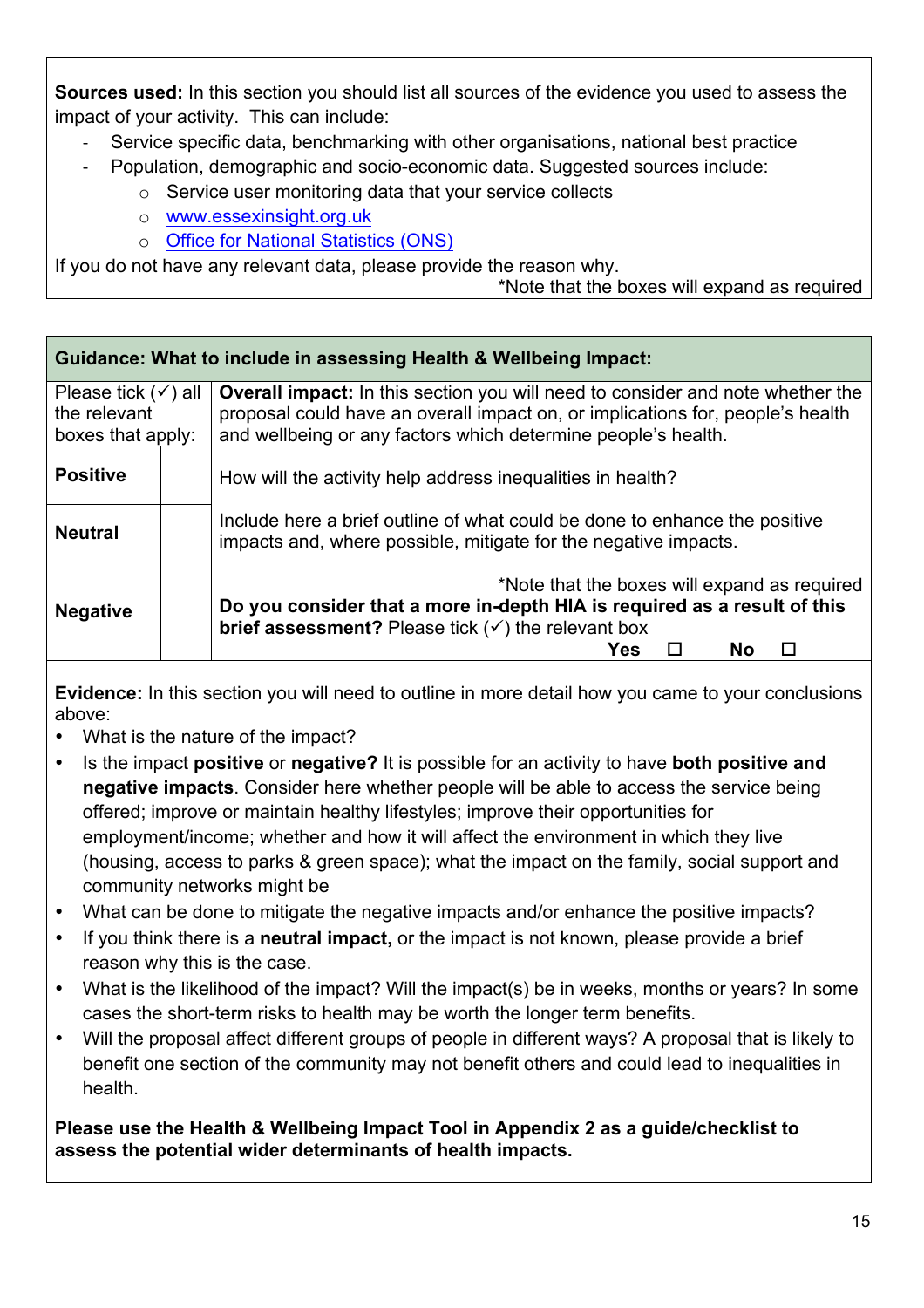This tool will help guide your thinking as to what factors affect people's health and wellbeing, such as social support, their housing conditions, access to transport, employment, education, crime and disorder and environmental factors. It is not an exhaustive list, merely a tool to guide your assessment; there may be other factors specific to your activity.

Some questions you may wish to ask include:

- Will the activity impact on people's ability to socialise, potentially leading to social isolation?
- Will the activity affect a person's income and/or have an effect on their housing status?
- Is the activity likely to cause the recipient of a service more or less stress?
- Will any change in the service take into account different needs, such as those with learning difficulties?
- Will the activity affect the health and wellbeing of persons not directly related to the service/activity, such as carers, family members, other residents living nearby?
- If there is a short-term negative effect, what will be done to minimise the impact as much as possible?
- Are the longer-term impacts positive or negative? What will be done to either promote the positive effects or minimise the negative effects?
- Do the longer term positive outcomes outweigh the short term impacts?

\*Note that the boxes will expand as required

**Sources used:** In this section you should list all sources of the evidence you used to assess the impact of your activity. This could include, e.g.:

Information on the population affected

- Routinely collected local statistics (e.g. quality of life, health status, unemployment, crime, air quality, educational attainment, transport etc.)
- Local research/ Surveys of local conditions
- Community profiles i.e. Uttlesford JSNA

#### Wider Evidence

- Published Research, including evidence about similar proposals implemented elsewhere (e.g. Case Studies).
- Predictions from local or national models
- Locally commissioned research by statutory/voluntary/private organisations

#### Expert Opinion

- Views of residents and professionals with local knowledge and insight

\*Note that the boxes will expand as required

#### **Guidance: Outcome of the Assessment**

On reflection, what is your overall assessment of the activity?

The purpose of conducting this assessment is to offer an opportunity to think, reflect and **improve** the proposed activity. It will make sure that the Council can evidence that it has considered its due regard to equality and health & wellbeing to its best ability.

It is not expected that all proposals will be immediately without negative impacts! However, where these arise, what actions can be taken to mitigate against potential negative effects, or further promote the positive impacts?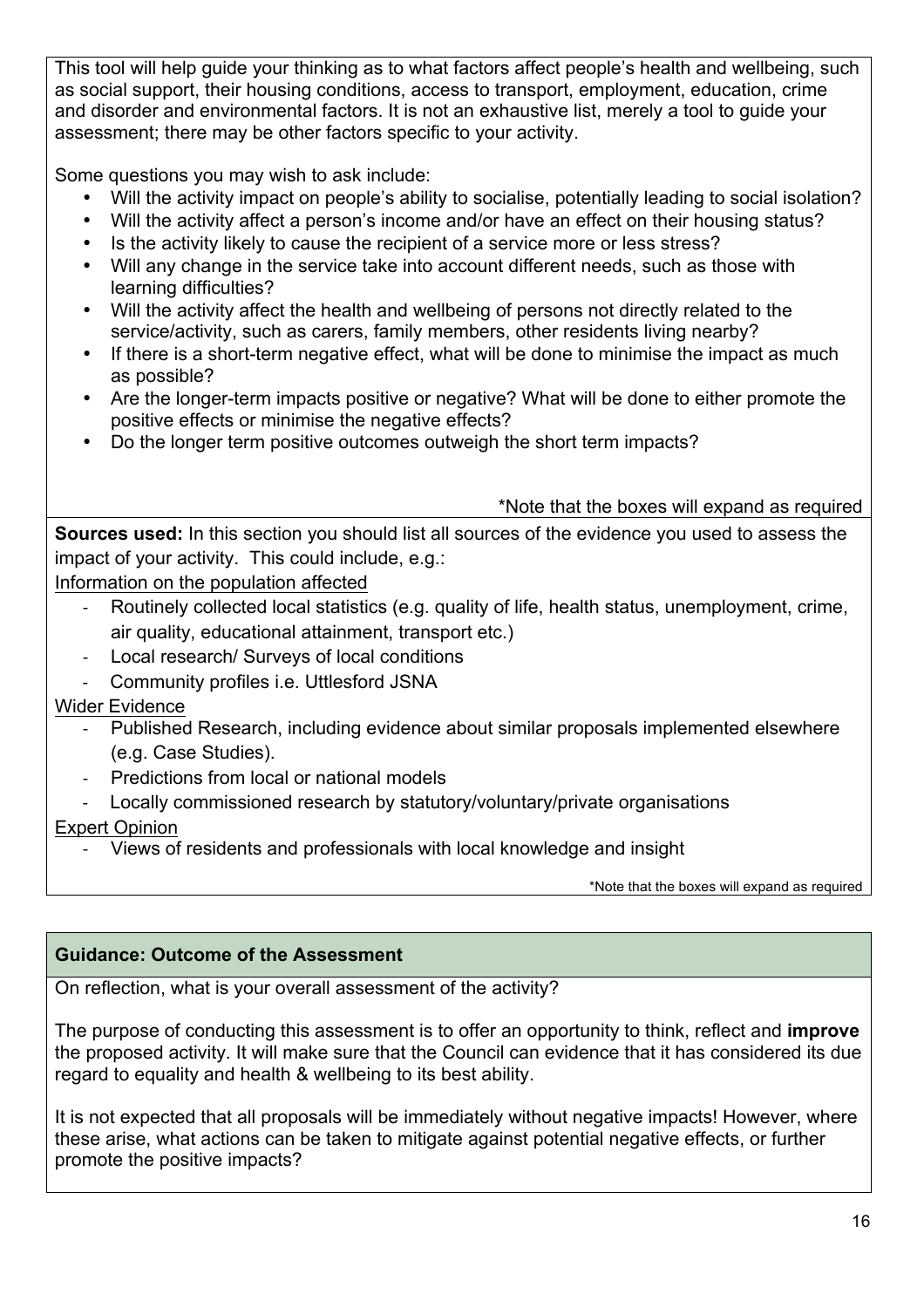Please tick one of the 3 boxes in this section to indicate whether you think:

- 1. all equality and health impacts are adequately addressed in the activity proceed with your activity pending all other relevant approval processes
- 2. The assessment identified some negative impacts which could be addressed please complete the Action Plan in Section 4.
- 3. If the assessment reveals some significant concerns, this is the time to stop and re-think, making sure that we spend our Council resources wisely and fairly. There is no shame in stopping a proposal.

\*Note that the boxes will expand as required

#### **Guidance: Action Plan**

For each protected characteristic/health & wellbeing impact where an impact on people or their lives has been identified, complete one row of the action plan. You can add as many further rows as required.

State whether the impact is Positive or Negative

Briefly outline the actions that can be taken to mitigate against the negative impact or further enhance a positive impact. These actions could be to make changes to the activity itself (service, proposal, strategy etc.) or to make contingencies/alterations in the setting/environment where the activity will take place.

For example, might staff need additional training in communicating effectively with people with learning difficulties, if a new service is opened specifically targeting those people? Is access to the service fair and equitable? What will the impact on other service users be? How can we ensure equity of access to the service by all users? Will any signage need changing? Does the building where the service being delivered comply with disability regulations?

#### **Guidance: Review**

Changes happen all the time. A service/strategy/policy/activity that is appropriate at one time, may no longer be appropriate as the environment around us changes. This may be changes in our population, growth and makeup, legislative changes, environmental changes or socio-political changes.

Although we can't predict what's going to happen in the future, a review is recommended to ensure that what we are delivering as a Council is still the best use of our limited resources. The timescale for review will be dependent on the scale of the activity.

A major financial investment may require a review every 2-3 years for a large scale regeneration project over 10-15 years.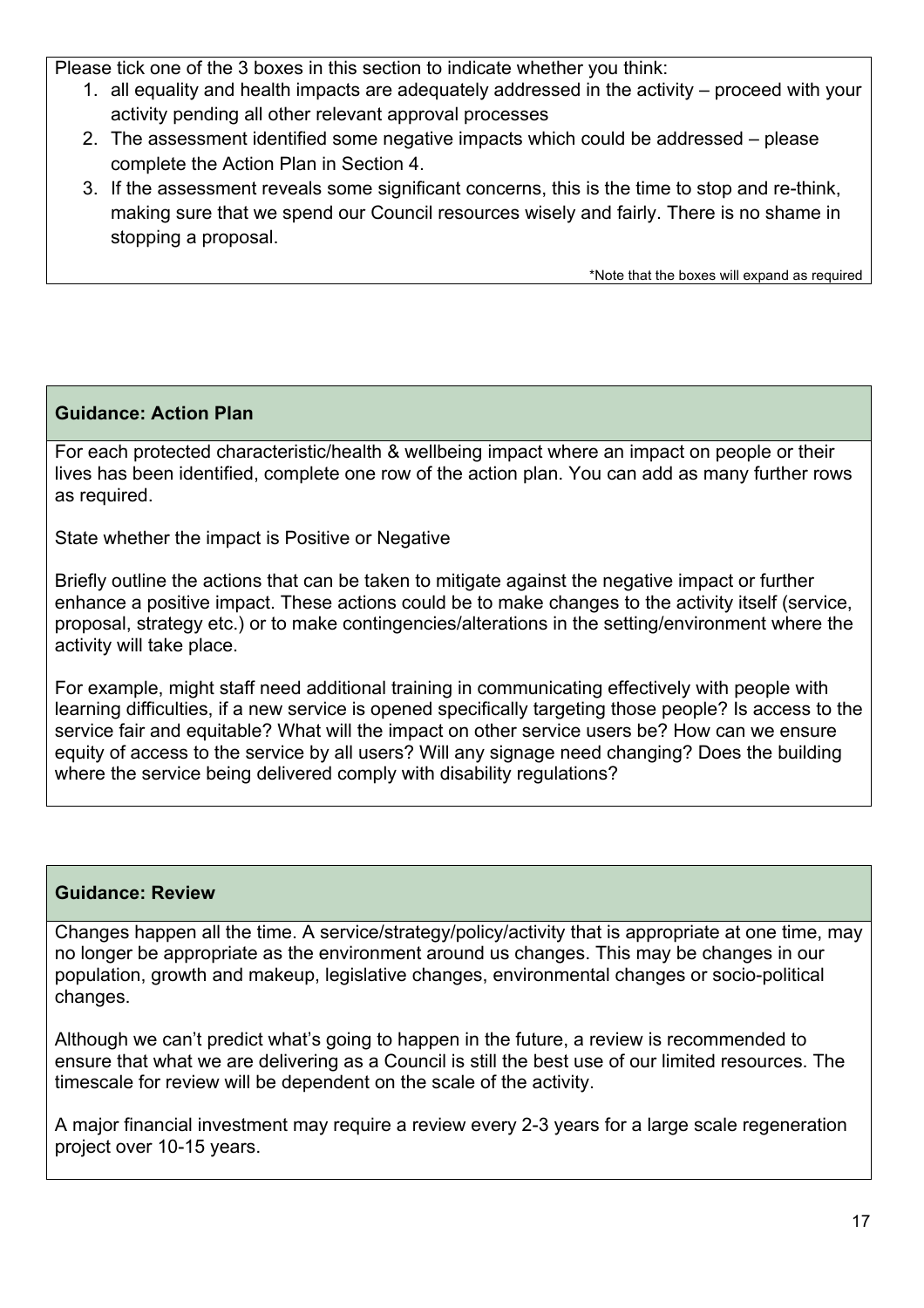A small policy change may require a review in 6 months to assess whether there are any unintended outcomes of such a change.

Please indicate here how frequently it is expected to review your activity and a brief justification as to why this timescale is recommended.

| <b>Guidance: Key Contacts</b>                                                   |                                  |         |  |  |
|---------------------------------------------------------------------------------|----------------------------------|---------|--|--|
| For further advice or information contact your Divisional Equality Lead Officer |                                  |         |  |  |
| <b>Division/Services</b>                                                        | <b>Head of Division/Services</b> | Tel.No. |  |  |
|                                                                                 |                                  |         |  |  |
|                                                                                 |                                  |         |  |  |
|                                                                                 |                                  |         |  |  |
|                                                                                 |                                  |         |  |  |
|                                                                                 |                                  |         |  |  |
|                                                                                 |                                  |         |  |  |
|                                                                                 |                                  |         |  |  |
|                                                                                 |                                  |         |  |  |
|                                                                                 |                                  |         |  |  |
|                                                                                 |                                  |         |  |  |
|                                                                                 |                                  |         |  |  |
|                                                                                 |                                  |         |  |  |